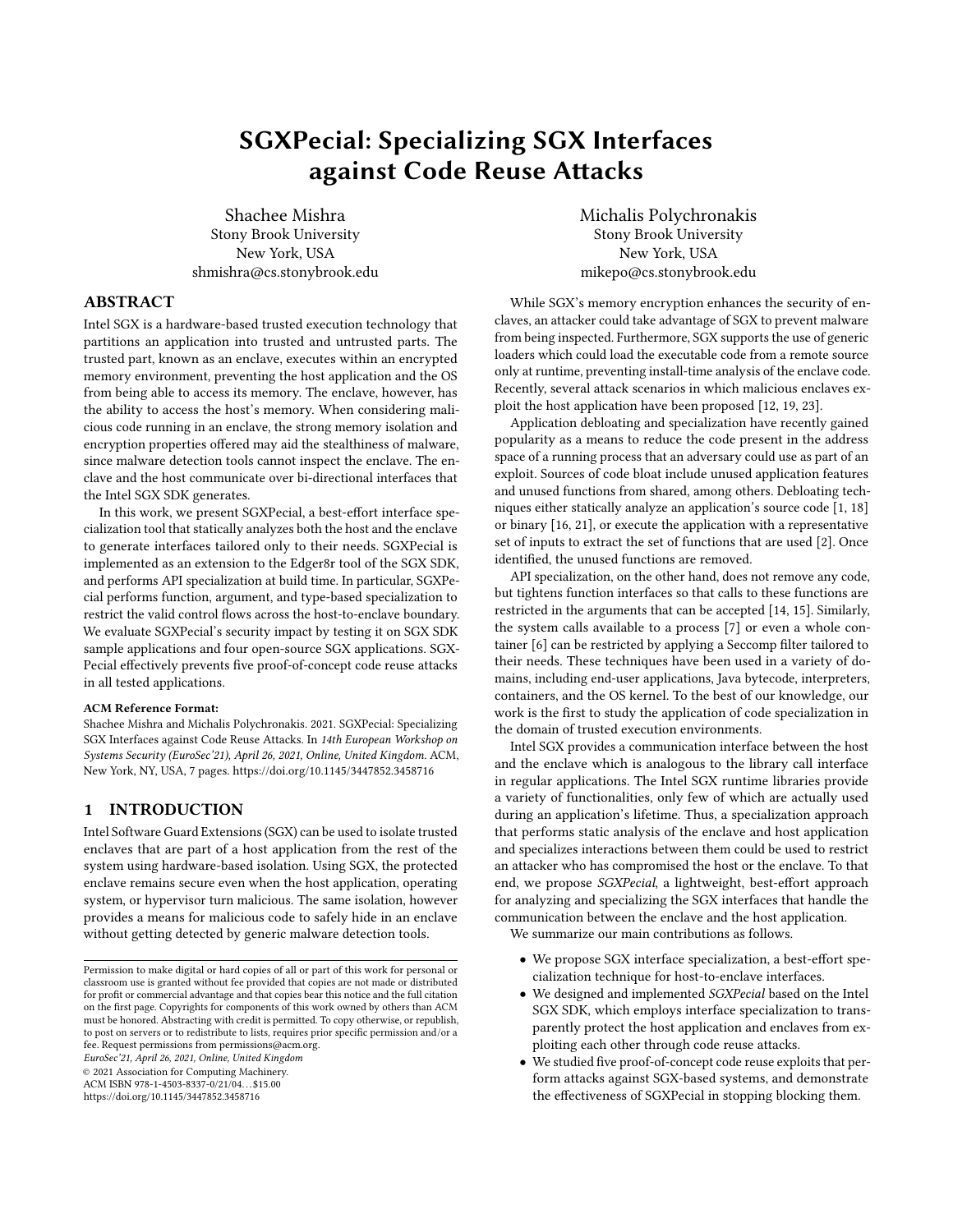<span id="page-1-0"></span>

Figure 1: SGX Internals

## 2 BACKGROUND AND MOTIVATION

## 2.1 Intel SGX Internals

In this section we provide a brief introduction to Intel SGX and its SDK. The Intel SGX SDK is one of the most widely used platform for enclave development. We focus our discussion on the various transition interfaces in an enclave's lifetime.

Enclaves are loaded to the memory space of the host application in the form of a shared library, the memory of which is encrypted. According to SGX's threat model, the enclave is considered trusted, and thus has complete access to the host's memory. This access is required for sharing data in and out of the enclave.

As an application is essentially divided into trusted and untrusted parts, their interaction is handled via two runtime system layers, one on each side of the trust boundary. The Trusted Runtime System (tRTS) is statically compiled into the enclave code, while the Untrusted Runtime System (uRTS) is dynamically loaded when the host executes.

An Enclave Description Language (EDL) file defines the entry points into the enclave. When a project is compiled, the Edger8r tool parses the EDL file and generates the appropriate interfaces, in the form of wrapper functions for the functions mentioned in the EDL. Each function is assigned two wrapper functions, one in the untrusted half and one in trusted half. These interfaces marshal data in and out of the enclave and maintain function success status.

The entry points are accessed by making a special function call, known as ECALL. These ECALLs start with an EENTER instruction. Figure [1](#page-1-0) shows the process of making an in-enclave function call. The host calls a trusted function func1(), which is executed after crossing the enclave boundary by calling sgx\_ecall(). The secure functions are specified by an index in the array of ECALLs.

Inside the trusted environment, when the enclave requires the invocation of an external function, these are accessed using another special set of functions called OCALLs. These OCALLs could be functions in the host application, or system calls to the OS. Similarly to ECALLs, OCALLs are also specified by an index in the array passed from the host application. In Figure [1,](#page-1-0) the ECALL function calls func2(), which is a function in the host application, and is transitioned to the host via sgx\_ocall().

#### 2.2 Control Flow Hijacking in SGX

The Intel SGX SDK allows enclave development in C/C++, which means that traditional memory corruption vulnerabilities are also possible in enclaves. Conventionally, enclaves are assumed secure from code reuse attacks like return-oriented programming (ROP) due to enclave memory encryption. An attacker thus cannot read the memory from outside an enclave and find gadgets to chain together. While this seems like a robust design at first, there have been several attacks which manage to successfully explore the enclave memory [\[3,](#page-6-13) [4,](#page-6-14) [11\]](#page-6-15). At the same time, attacks where malicious enclaves exploit the host have been recently explored as well [\[19,](#page-6-2) [23\]](#page-6-3).

Dark-ROP relies on repeatedly executing the enclave, under the assumption that in-enclave memory layout does not change across multiple runs. SGX-Shield [\[20\]](#page-6-16), a fine-grained randomization defense, offers some protection against the Dark-ROP attack. However, the trusted enclave runtime system cannot be randomized using the techniques proposed in SGX-shield. The Guard's Dilemma [\[3\]](#page-6-13) and TeeRex [\[4\]](#page-6-14) attacks also reuse instructions from the trusted runtime system libraries.

### 2.3 Securing SGX Interfaces

Memory corruption vulnerabilities can be present in both the untrusted and trusted parts of an application. In the TeeRex [\[4\]](#page-6-14) and Coin Attacks [\[9\]](#page-6-17), the authors discuss memory vulnerabilities in a number of popular enclave setups. They found vulnerabilities using symbolic execution and were also able to hijack control flow inside enclaves using specially crafted arguments to ECALLs. On the other end, SGXJail [\[23\]](#page-6-3) and SGX-ROP [\[19\]](#page-6-2) have highlighted that a malicious enclave can hijack the control flow of the host. Given that an enclave has complete access to the host's memory, SGXJail and SGX-ROP have demonstrated that the current model of considering enclaves as fully trusted could lead to security implications for the host.

With these two attack scenarios in consideration, there is an emergence of a potential enclave malware threat, in addition to the threat of untrusted hosts. We believe that instead of considering one half (enclave) as trusted, while the other (host and host OS) as untrusted, the two halves should both be segregated as two separate domains, and they should both be treated as untrusted. The only trusted component in this architecture should be the interfaces generated by the SDK.

## 3 THREAT MODEL

## 3.1 SGX's Threat Model

In the threat model for SGX, every piece of software outside the enclave, including the host application and the OS, are deemed untrusted. However, features such as enclaves having access to the entire address space of the application, and the fact that enclaves can avoid getting their code inspected by using a generic loader, make it possible for a malicious enclave to exploit the host application. Recent attacks [\[19,](#page-6-2) [23\]](#page-6-3) have proven that the Intel SGX threat model could put host applications at risk.

## 3.2 Our Threat Model

For our work, we identify three key parties in the application ecosystem: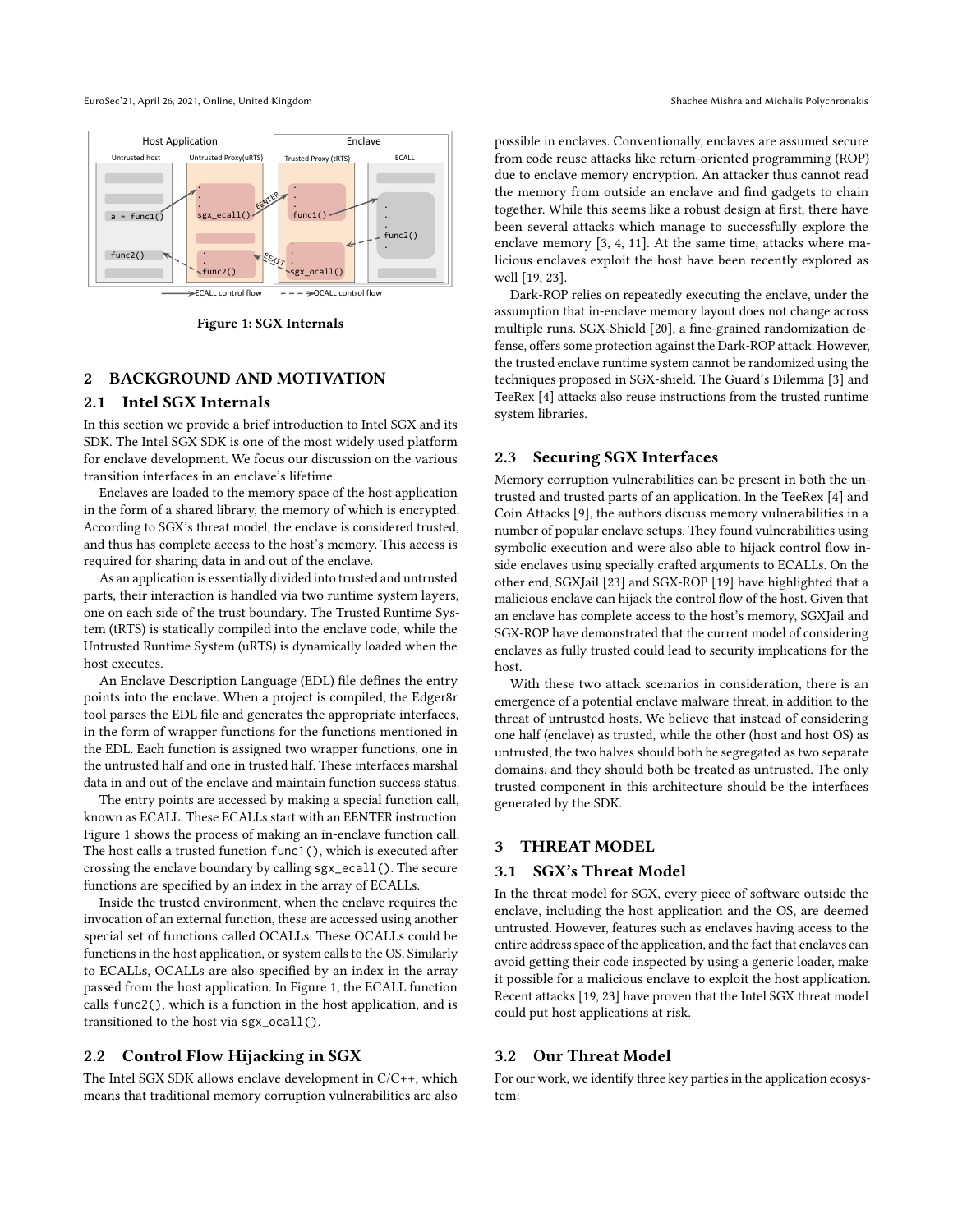<span id="page-2-0"></span>

Figure 2: Overview of SGXPecial.

- (1) Host Application: A host application is deemed untrusted by the SGX threat model. We assume the host application source code is available for us to analyze.
- (2) Enclave: An enclave or the trusted part of the SGX ecosystem is considered to be a self-contained entity in itself. Enclaves can either be part of the host application, or third-party enclaves that the current application imports and uses.
- (3) Interface: In this work we focus on the Intel SGX SDK, as it is one of the most popular tools for enclave development, but any development environment can be considered as an interface. Interfaces facilitate data and control transfer between trusted and untrusted components. The SGX runtime libraries which perform data marshaling and unmarshaling, copying data into and out of the enclave and use EEN-TER, EEXIT and similar instructions to also move control in and out of the enclave. For Intel SGX SDK, this set of libraries includes libsgx\_trts.a (Trusted Runtime System) and libsgx\_urts.so (Untrusted Runtime Systems) amongst others.

We consider two different attack profiles: Malicious Host Application or Malicious Host OS [\[3,](#page-6-13) [4,](#page-6-14) [11\]](#page-6-15). This is the standard SGX threat model described previously. The host application is untrusted, and hence, enclave memory should not be visible to it. Along with this, as SGX and similar trusted environments are used by more applications, and more code is added to enclaves, the chances of exploitable vulnerabilities within the enclaves also increase. An untrusted host application could exploit these vulnerabilities and try to gain control of enclave.

Malicious Enclaves [\[19,](#page-6-2) [23\]](#page-6-3). As third party enclaves gain popularity, an application developer using such enclaves has little control on what the enclave does. The attackers could defer fetching malicious payload to execution time, which would prevent the detection of malicious behavior before they are executed. The application should be protected against any malformed inspection or update of its memory by an enclave. But the model of memory access is still maintained as in SGX, i.e., the enclave has complete access to the host's address space.

SGXPecial identifies that the application could not be secured efficiently if the enclave and host application boundaries are not clearly defined. For example, a too permissive ECALL interface, where every argument is marked as user\_check, would not be verified by SGX boundary checks, and thus would make the defenses worthless. Limitations in enclave design are thus out of scope.

### 4 DESIGN

In this section, we present SGXPecial, a novel technique to protect i) naive trusted enclaves from untrusted host applications, and ii) host applications from malicious third-party enclaves.

<span id="page-2-1"></span>

Figure 3: Function Specialization for SGXPecial. SGXPecial identifies the functions that are not used by the application or by the enclave and creates wrappers to stop them from crossing the interface.

#### 4.1 SGX Runtime Specialization

The communication between trusted and untrusted worlds happens via SGX interfaces. SGXPecial creates a specialized set of interfaces customized to the current application.

Figure [2](#page-2-0) presents an overview of SGXPecial. For every statically identified function call that goes through the interfaces, we derive policies specific to each call site. We perform three levels of specialization in the SGX interface: i) Function level specialization, ii) Argument specialization, iii) Type-based filtering.

4.1.1 Function-level Specialization. Attack Surface reduction techniques [\[1,](#page-6-4) [2,](#page-6-8) [7,](#page-6-11) [10,](#page-6-18) [18\]](#page-6-5) that identify the set of functions that an application uses and restrict access to any other functions have gained popularity in recent years.

Although this is a popular technique, there is one major difference while porting it to SGX. Identifying a function that is not used by both the application and enclave does not make it a candidate for removal from address space. For example, it might still be used for remote attestation or for report generation purposes. Removing a function from the address space, only because it is not used by the application and the enclave, thus, might lead to execution errors.

Therefore, we statically analyze the source to identify the set of function calls that are made across the interface and at runtime restrict any other functions calls from crossing the host-to-enclave boundary. We create wrapper functions for every function used by the application and the enclave. For every in-enclave function that an application uses, we create a custom wrapper function in the untrusted bridge. For the functions that the current application uses, these wrappers call the actual function in the uRTS, but for the functions that the application does not use, the function calls are returned without execution of any further code. Figure [3](#page-2-1) shows a sample application which only uses sgx\_create\_enclave(), but an adversary can execute function egetkey() to retrieve sensitive cryptographic keys. With SGXPecial, the function egetkey() is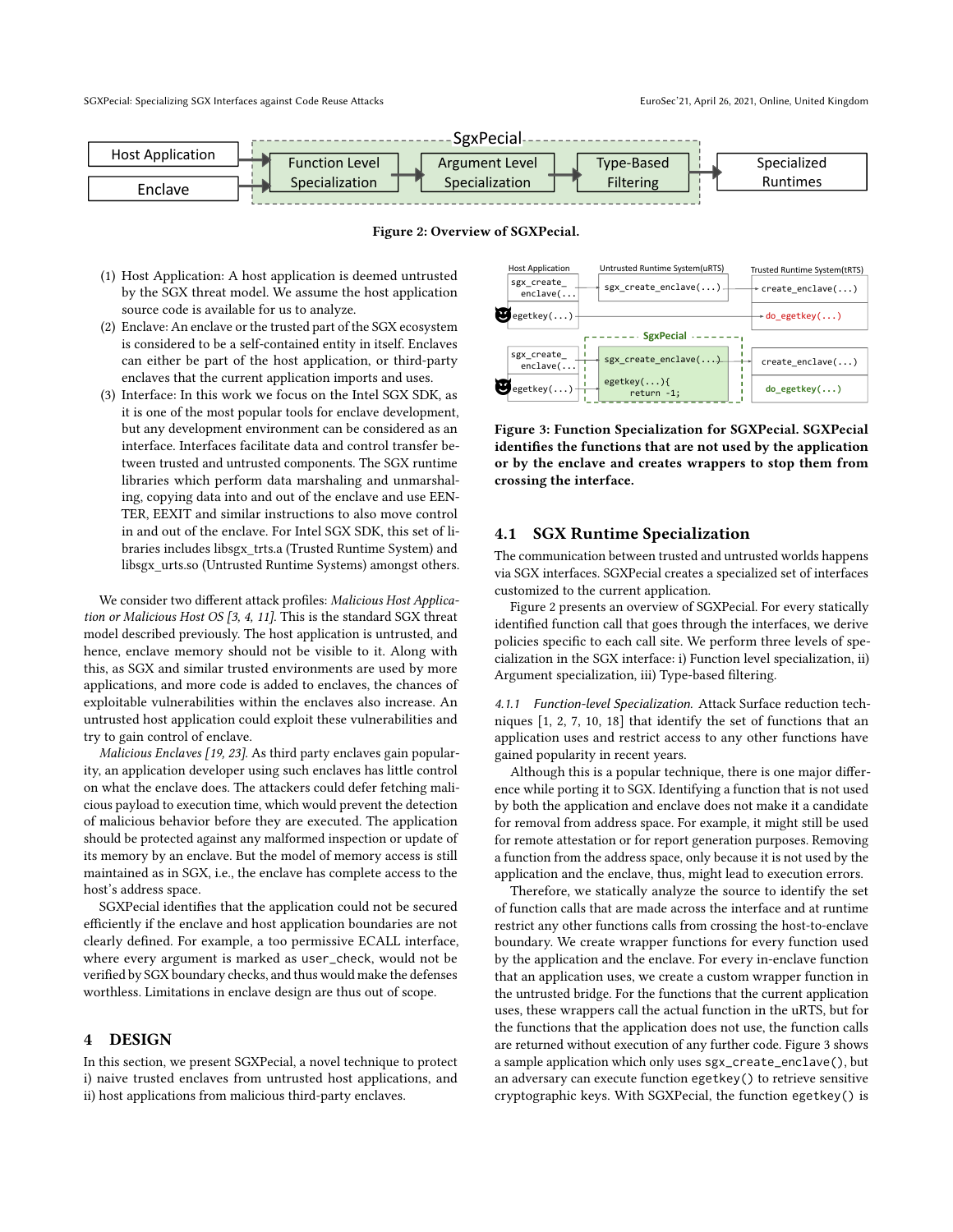<span id="page-3-0"></span>

#### Figure 4: Argument Specialization. A custom function is generated for every call site, which neutralizes static arguments from the original function call.

intercepted and blocked. Similar wrappers are created in tRTS for calls made from within the enclave.

For the OCALLs, i.e. calls from inside the enclave to outside, this function level specialization identifies the external functions (from the host application, system calls or from uRTS), that the enclave uses. Using the same wrapper function based technique, every call from inside the enclave is intercepted by its custom wrapper in the trusted runtime(tRTS).

4.1.2 Argument Specialization. Communication in and out of enclaves happen via means of function calls. While some functions are meant for specific purposes, for e.g. create or launch an enclave, destroy or delete an enclave etc, other functions such as ECALLs are used to invoke different functionalities inside the enclave. One of the arguments passed to an ECALL/OCALL is the index of the function to be executed. Changing this argument value can make a specific call site alter the function that gets executed. Thus, it is critical to ensure that an attacker can not make arbitrary changes to the arguments.

SGXPecial creates specialized versions of functions for each of the function call sites. These specialized functions are tailor made by neutralizing the arguments used at the call site. Figure [4](#page-3-0) explains argument specialization step of SGXPecial. The top half of the figure, shows a standard sgx\_ecall(). The functions ecall\_func1() and ecall\_func2(), access sgx\_ecall() within the uRTS. The only way to differentiate between the two functions is by the ecall\_id argument passed to sgx\_ecall. SGXPecial performs argument specialization and creates two specialized versions sgx\_ecall\_1() and sgx\_ecall\_2(), one for each sgx\_ecall invocation. As can be seen, the ecall\_id is neutralized and removed from the arguments. At the same time, other statically known arguments are also neutralized.

4.1.3 Type-based Filtering. For generic implementation purposes, the arguments for individual functions are marshaled into a structure and a pointer to this structure is passed as the argument to sgx\_ecall or sgx\_ocall. An adversary can take advantage of this generic struct passing, by marshaling any set of values into the struct and passing them into the enclave. A similar attack scenario

<span id="page-3-1"></span>

Figure 5: Type-based Filtering. SGXPecial verifies that the number and types of arguments are the same as those expected by the called function.

is used in Teerex [\[4\]](#page-6-14), shown in Figure [5.](#page-3-1) While the original ECALL function expects an argument of type mpz\_t, the attackers alter the elements in the structure creating a new type mpz\_t\_ext.

Type-based filtering ensures that the number and types of arguments marshaled into the structure are the same as the type and number of arguments in the original function.

SGXPecial does not make any changes to the enclave or to the host. This means that SGXPecial has complete backward compatibility, thus an application can be run using a pair of interfaces that are not specialized.

Path of an ECALL with SGXPecial. The host makes a function call to one of the trusted functions. This function call is intercepted by the untrusted interface. Next, this SGXPecial enabled interface performs verification at function, argument and type levels to ensure that the function call is in accordance with the statically defined behavior. When the function is part of the naive host application, the static arguments are removed from the argument set and a call to is made to the sgx\_ecall() function corresponding to this call site, tailored only to the arguments of this invocation.

Lastly, SGXPecial performs type based filtering to ensure that only the argument number and types from the current function invocation are copied into the enclave. At this point, EENTER instruction is used to call the actual in-enclave function. A path similar to this is followed for an sgx\_ocall.

SGXPecial enforces every communication between the trusted and untrusted worlds to occur over the Intel SGX SDK bridge. Every attempt to call a function within the enclave is captured by the SGXPecial enabled uRTS, which after thorough verification lets the function execute.

#### 5 IMPLEMENTATION

We implemented SGXPecial by extending the Edger8r tool provided by the Intel SGX SDK.

Function-level Specialization. SGXPecial ensures that every inenclave function that is used by an application is part of the naive host. We augment the edger8r tool, to create wrappers for every function within the uRTS. A custom wrapper is also created for every function that is not used by the application, which returns without executing the function. For example, if an application uses the function sgx\_create\_enclave(), but does not use sgx\_create\_enclave\_ex(), the call simply returns for the latter, while the former one is executed within the enclave.

Argument Specialization. The core of SGXPecial is its ability to neutralize argument values. We modify the Edger8r tool to identify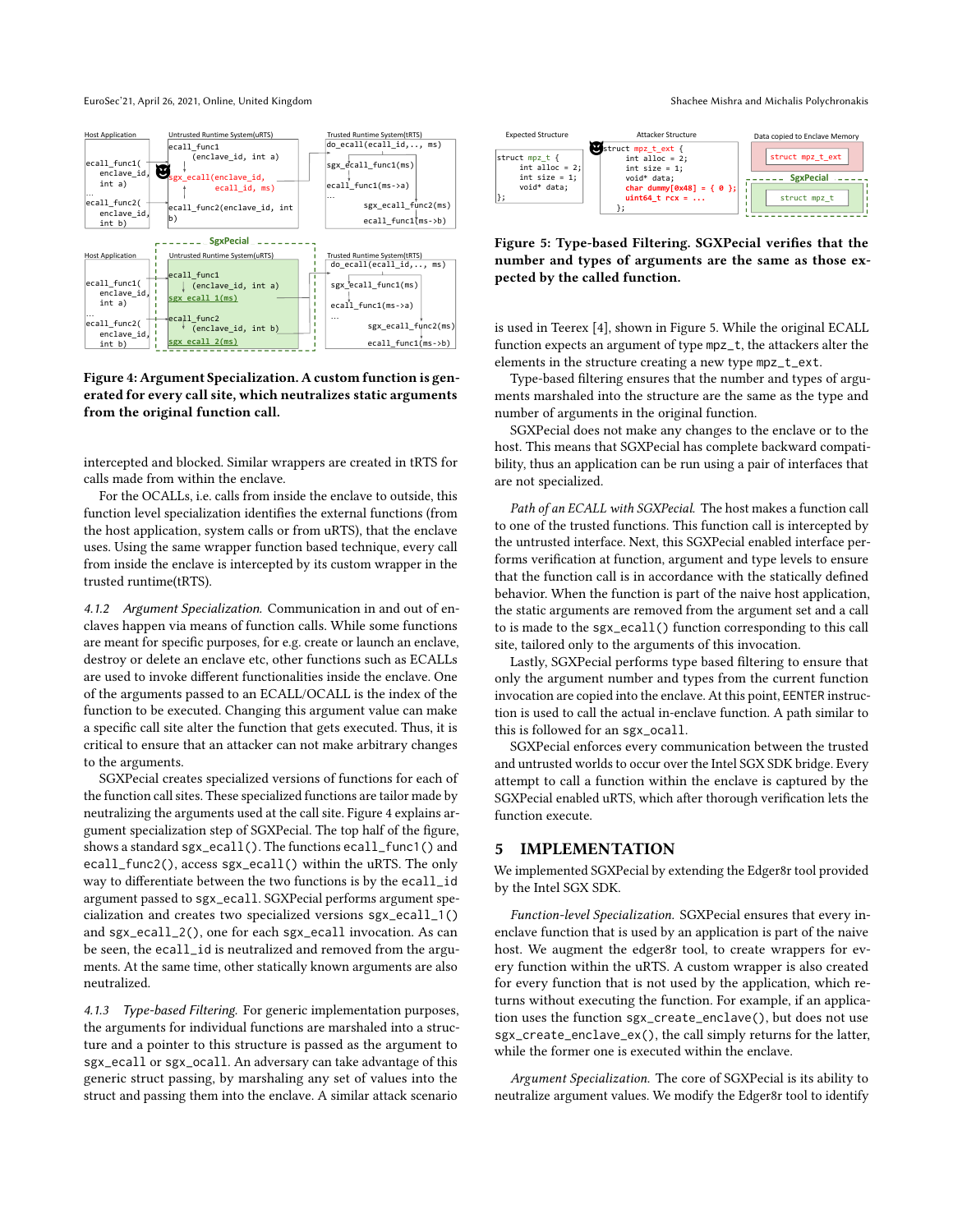SGXPecial: Specializing SGX Interfaces against Code Reuse Attacks EuroSec'21, April 26, 2021, Online, United Kingdom

values of arguments known at build time. The static arguments are introduced inside the interface code by creating specialized wrapper versions for each such call.

For OCALLs, the SGX SDK passes arguments to the host by writing them to application's stack using sgx\_ocalloc. An enclave can modify the arguments to sgx\_ocalloc and alter the contents of the stack. To prevent this, SGXPecial specializes OCALL functions as well.

Type-based Filtering. Edger8r creates functions that marshal the arguments into structures. We extend edger8r to augment this with a type verification step. SGXPecial validates the number of elements and their types. The types are only verified for primitive data types using sizeof. Using type based filtering, only valid argument types are allowed to pass in form of marshaled structure. This restricts adversaries like those in Teerex [\[4\]](#page-6-14), from exploiting the argument structure.

## 6 EVALUATION

In this section, we present results of our experimental evaluation in terms of the security impact and performance overhead of interface specialization using SGXPecial. We also present case studies of five real world exploits and SGXPecial's effectiveness against them.

## 6.1 Data Set

We studied a wide range of exploits against Intel SGX. Along with code reuse exploits, we also studied other exploits like side-channels to gain insight into the malicious operations they perform, to come up with a list of security-critical functions in SGX runtimes. These functions include sgx\_is\_within\_enclave, asm\_oret, do\_egetkey, sgx\_ocalloc, trts\_mprotect, do\_oret, restore\_xregs and do\_ecall.

We studied five real-world exploits and the functions they invoke. Each of these exploits use one or more critical functions.

- Dark-ROP [\[11\]](#page-6-15): do\_ereport, do\_egetkey, memcpy, do\_ecall
- Guard's Dilemma [\[3\]](#page-6-13): do\_ereport, do\_egetkey, do\_ecall
- TeeRex [\[4\]](#page-6-14): asm\_oret, do\_egetkey, do\_ecall
- SgxJail [\[23\]](#page-6-3): sgx\_ocall
- SGX-ROP [\[19\]](#page-6-2): sgx\_ocall

As can be seen, do\_ecall() is used in every untrusted application attack scenario, and do\_ocall() is used in every attack where the enclave is malicious. This is because do\_ecall() is one of the most frequently used entry points into the enclave. Most of the exploits use do\_ecall() or do\_ocall() with malicious functions and arguments to hijack the control flow of the enclave. As these functions are used in the application, the access to these can not be completely blocked using mere function level specialization.

#### 6.2 Application Specialization

6.2.1 Intel SGX SDK Sample Enclave Applications. We tested SGX-Pecial with sample applications installed with Intel SGX SDK. We discuss our findings in the first half of Table [1.](#page-5-0) Each row in table is for one application. The first two columns provide the percentage of functions from uRTS and tRTS that the application along with its trusted enclave use. For instance, in SampleEnclave only 9 (43%) of the 21 functions exported by the uRTS are used by the host. Similarly the enclave uses only 7 (7%) out of 98 functions that

tRTS exports. In absence of SGXPecial all the other functions can be exploited by an attacker. But with SGXPecial, the attacker can only access the functions used by the application/enclave.

In the next two columns we present the number of ECALL invocations in each functions and the percentage of arguments within these call sites that we could statically identify. In SampleEnclave, for 64 ECALLs, 78 (30%) out of 256 arguments could be statically known, while for Switchless 5 (31%) of 16 arguments were known from 4 ECALLs.

There is no direct way of gauging the security benefit of type based filtering, thus we leave that discussion to specific exploits in the next section.

6.2.2 Real-world Applications. We picked four real world opensource SGX applications to test SGXPecial, listed in the bottom half of Table [1.](#page-5-0) MbedTLS, a popular open source SSL library, only uses 4 (19%) out of 21 exported functions from uRTS, while the SGX based implementation of SQLite database only uses 10 (47%) functions.

For argument level specialization, third and forth columns of the table provide the number of ECALLs and the percentage of arguments that could be statically known and thus specialized. For the SGX implementation of SSL, there are two ECALLs, half of the arguments to which were neutralized. For the SGX-based file encryption engine SGXCryptofile, for four OCALLs, half of the arguments are statically known and were neutralized.

#### 6.3 Security Case Studies

6.3.1 Dark-ROP [\[11\]](#page-6-15). Dark-ROP exploits an enclave by using pop instructions to set registers and find gadgets in the enclave. The adversary uses ECALLs to propagate malicious instructions into the enclave. When executed, these instructions find useful gadgets. The attack starts by overwriting the rbx register to address of import\_data\_to\_enclave() function inside the enclave. Through our experiments, we deduce that this function is never used by the host application, thus function level specialization prevents the attack.

6.3.2 Guard's Dilemma [\[3\]](#page-6-13). Guard's dilemma attack looks for ROP gadgets in the tRTS. The first step however, is to execute one of their two primitives from outside the enclave. This attack uses two primitives: 1. CONT- triggered by continue\_execution(), to restore context after an exception or, 2. ORET- triggered by function asm\_oret() used to restore context after an OCALL. Once SGXPecial specializes these functions and neutralizes arguments passed to them, both these primitives are prevented.

6.3.3 TeeRex Exploits [\[4\]](#page-6-14). Teerex exploits detect five vulnerability classes that occur in enclaves. In one of their PoC exploits, they replace arguments passed to the ECALL (Figure [5\)](#page-3-1). Inside the enclave, the additional fields overwrite the stack. The control is then transferred to asm\_oret(), which restores a counterfeit context inserted as part of the same struct. Using SGXPecial, before argument marshaling the arguments types are verified. This way a struct with extra elements would not be copied into the enclave.

6.3.4 SGXJail Exploits [\[23\]](#page-6-3). SGXJail considers a malicious enclave and uses shared memory and Seccomp filters to restrict the system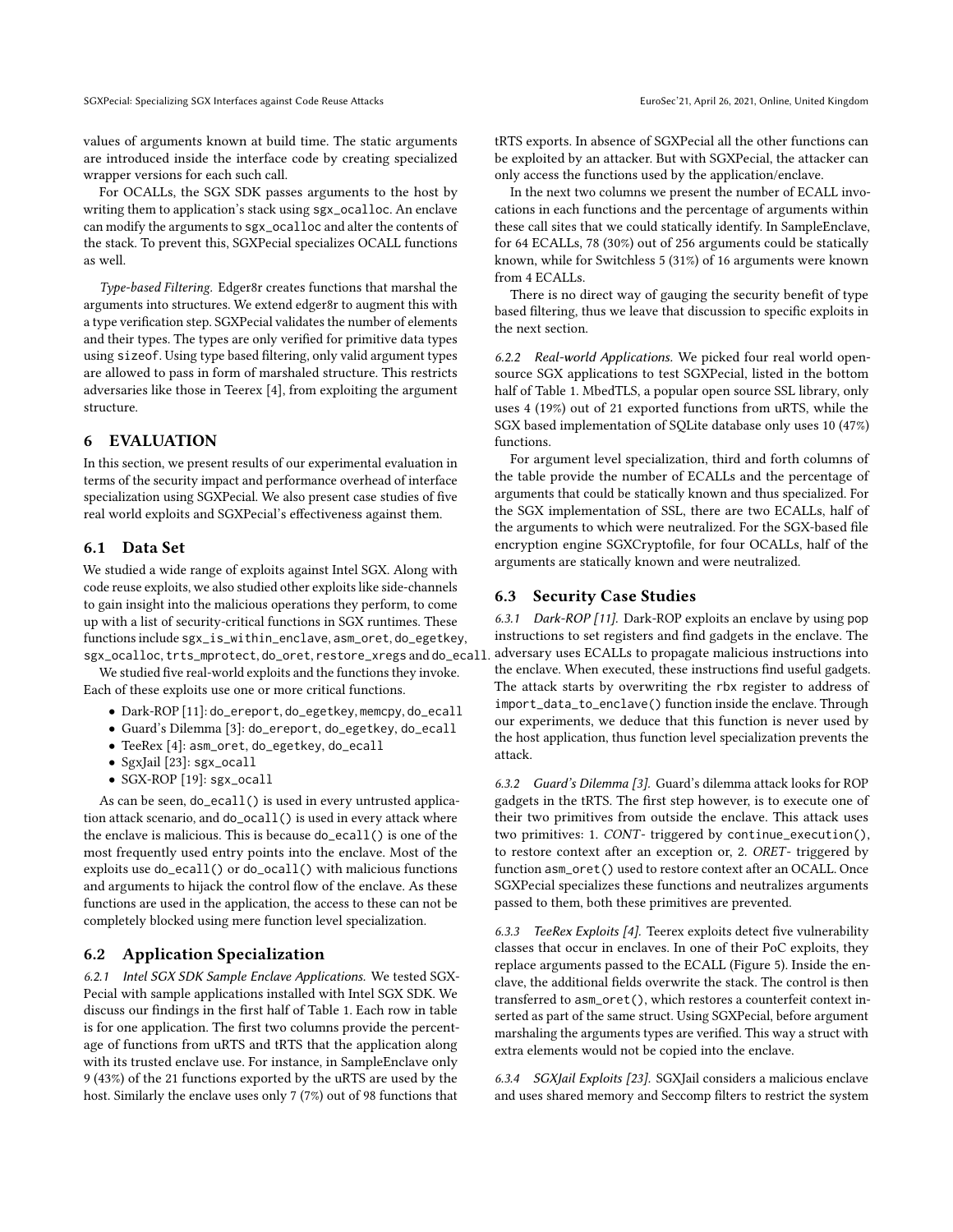<span id="page-5-0"></span>

| Application      | $%$ of uRTS<br>function used | % of tRTS<br>functions used | #ECALLs        | % of Known<br>Arguments | #OCALLs        | % of Known<br>Arguments |
|------------------|------------------------------|-----------------------------|----------------|-------------------------|----------------|-------------------------|
| SampleEnclave    | 43%                          | 7%                          | 64             | 30%                     | 22             | 55%                     |
| LocalAttestation | 19%                          | 6%                          | 14             | 25%                     | $\overline{4}$ | 50%                     |
| SealUnseal       | 43%                          | 6%                          | 3              | 25%                     | 10             | 50%                     |
| Switchless       | 43%                          | 7%                          | 4              | 31%                     | 6              | 59%                     |
| PowerTransition  | 47%                          | $2\%$                       | 2              | 25%                     | 6              | 50%                     |
| Cxx11SGXDemo     | 14%                          | $4\%$                       | 26             | 50%                     | 6              | 50%                     |
| SampleEnclavePCL | 38%                          | $3\%$                       | 32             | 31%                     | 11             | 55%                     |
| mbedtls-SGX      | 19%                          | 8%                          | 8              | 34%                     | 11             | 50%                     |
| SGX SQLite       | 47%                          | 11%                         | 3              | 33%                     | 24             | 50%                     |
| Intel SGX SSL    | 38%                          | 9%                          | $\overline{2}$ | 50%                     | 9              | 55%                     |
| SGXCryptofile    | 14%                          | 5%                          | 5              | 25%                     | 4              | 50%                     |

Table 1: Results from sample and real-world applications.

<span id="page-5-1"></span>Table 2: Average Runtime overhead (in ns) for single ECALL and OCALL. The numbers in braces correspond to the standard deviation.

| Latency   | ECALL.          | OCALL.           |
|-----------|-----------------|------------------|
| Vanilla   | $1244 (\pm 56)$ | 1410 $(\pm 78)$  |
| SGXPecial | 1380 $(\pm 75)$ | 1537 $(\pm 102)$ |

calls an enclave has access to. But, a system call can be a valid OCALL in the enclave EDL and SGXJail would still block its execution. However, using SGXPecial, the system calls are identified and allowed to execute securely.

6.3.5 SGX-ROP [\[19\]](#page-6-2). SGX-ROP uses write-anything-anywhere primitive from a malicious enclave to create a fake stack and pivot the host control to it. This fake stack has the attacker inserted payload as sequence of gadgets. SGXPecial monitors and blocks writes which do not correspond to the original enclave. SGX-ROP uses Intel TSX to handle memory exceptions. In absence of TSX, this attack requires careful memory probing via OCALLs, which are specialized using SGXPecial.

#### 6.4 Runtime Performance

Measuring the runtime overhead of a system like SGXPecial is a challenging task. Host and enclave interactions are infrequent and thus the real overhead depends on the number of function calls made during the test run. In order to measure the runtime overhead of SGXPecial, we used a set of custom host and enclave. All the tests are performed over a 64-bit Intel Core i5 machine with 32GB of RAM running Ubuntu 18.04 Bionic. To measure an ECALL overhead, we perform ECALL invocations for 1 million times, each invocation to a random trusted function. This is orders of magnitude above the average number of ECALLs made by real applications.

The results are summarized in Table [2.](#page-5-1) The time taken for individual function calls, only marginally increases with SGXPecial enabled SDK against Vanilla implementation.

## 7 LIMITATIONS AND FUTURE WORK

SGXPecial enforces three phases of specialization that collectively increase the efforts required by an adversary to cross the trust boundary. An attacker can however still launch a successful attack by creating payloads closely corresponding to the benign application/enclave. This can be done by using the same set of functions as the enclave or the host, or by either using the same arguments as the functions in enclave or the host and also by exploiting the cases of unknown argument values. Similarly, by using argument structures which closely correspond to the actual types of arguments, an adversary can successfully bypass SGXPecial. SGXPecial thus should be viewed as defense-in-depth solution that considerably increases the bar for the attackers.

With third-party enclaves, attacker can modify the interfaces to make them more permissive. This can be done by including functionalities that are required by the malicious enclave loaded over network using the generic loader. However, if SGXPecial is integrated with Intel SGX SDK, creating such libraries would imply modifying the SDK itself.

We currently do not perform sophisticated static analysis on the host or on the enclave. Thus, there is a scope for gaining more insights by detailed analysis to strengthen the specialization. We leave such analysis to our future work.

Our current work prototype is built on Intel SGX SDK, however there are multiple SDKs which provide the ability to build applications on SGX. These include Open Enclave [\[13\]](#page-6-19), SGX-LKL [\[17\]](#page-6-20) and Asylo [\[8\]](#page-6-21). Open Enclave provides oeedger8r, an extension to edger8r from Intel SGX SDK and creates the marshaling runtimes for the applications. Keystone, an SDK for building TEEs on RISC-V, provides a set of libraries: Host libraries and Edge libraries provide interface for enclave creation, management and communication. Thus in future, SGXPecial can be extended to these SDKs as well.

#### 8 RELATED WORK

Using Control Flow Integrity to prevent against control hijacking does not block all attack vectors as explained in SGXJail [\[23\]](#page-6-3). Attacks like Guard's Dilemma [\[3\]](#page-6-13), COIN attacks [\[9\]](#page-6-17) specifically target the interfaces to mount such attacks. SGX-ROP [\[19\]](#page-6-2) uses Intel TSX